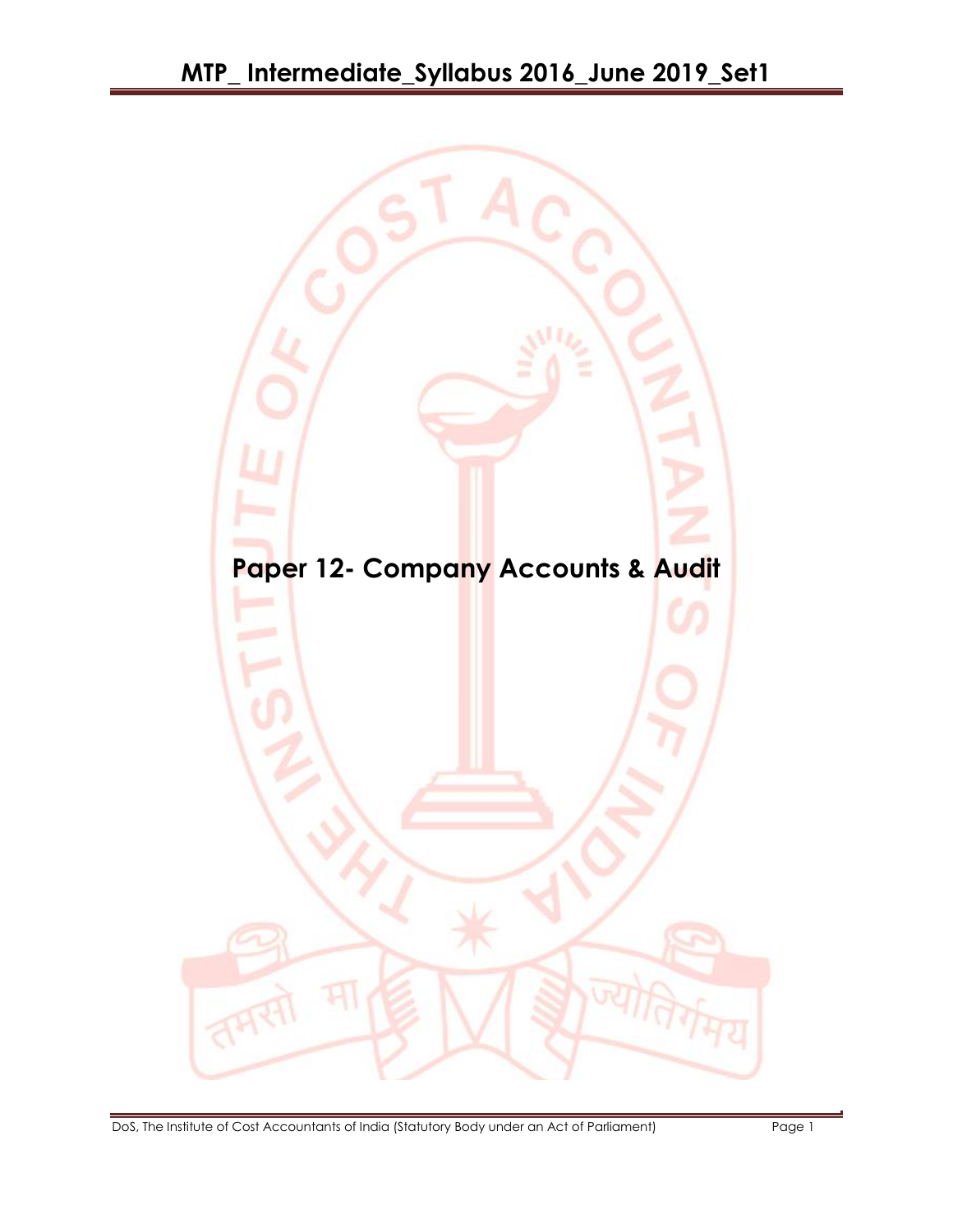## **Paper 12- Company Accounts & Audit**

**Full Marks: 100 Time allowed: 3 hours**

### **Section – A (Company Accounts)**

**Answer Question No. 1 and any three from Question Nos. 2,3,4 and 5.**

#### **(i) (a) Choose the correct answer from the given four alternatives: [6x1=6]**

- **(i)** Which of the following is not a long term source of finance?
	- (A) Issue of shares
	- (B) Debentures
	- (C) Loans
	- (D) Debtors

**(ii)** As per Section \_\_\_\_\_\_ of The Companies Ac,2013 no shares can be issued at a discount

- (A) 53
- (B) 39
- (C) 63
- (D) 73
- **(iii)** As per Section 52 of the Companies Act, 2013 share premium account may be applied to which of the following?
	- (A) Issue of fully paid bonus shares to the members of the company
	- (B) For writing off preliminary expenses of the company
	- (C) For writing off the expenses of the commission paid or discount allowed on any issue of shares or debentures of the company
	- (D) All of the above
- **(iv)** Which of the following is a Non-current Asset?
	- (A) Long term Loans & Advances
	- (B) Trade Receivables
	- (C) Cash & Cash Equivalents
	- (D) Inventories
- **(v)** The Electricity Act,2003 replaces which of the following existing legislations?
	- (A) The Indian Electricity Act, 1910
	- (B) The Electricity Regulatory Commissions Act, 1998
	- (C) Companies Act,2013
	- (D) Both (A) and (B)

#### **(vi)** Issue of Preference Shares is a \_\_\_\_\_\_\_\_\_ Activity.

- (A) Operating
- (B) Financing
- (C) Investing
- (D) None of the above

DoS, The Institute of Cost Accountants of India (Statutory Body under an Act of Parliament) Page 2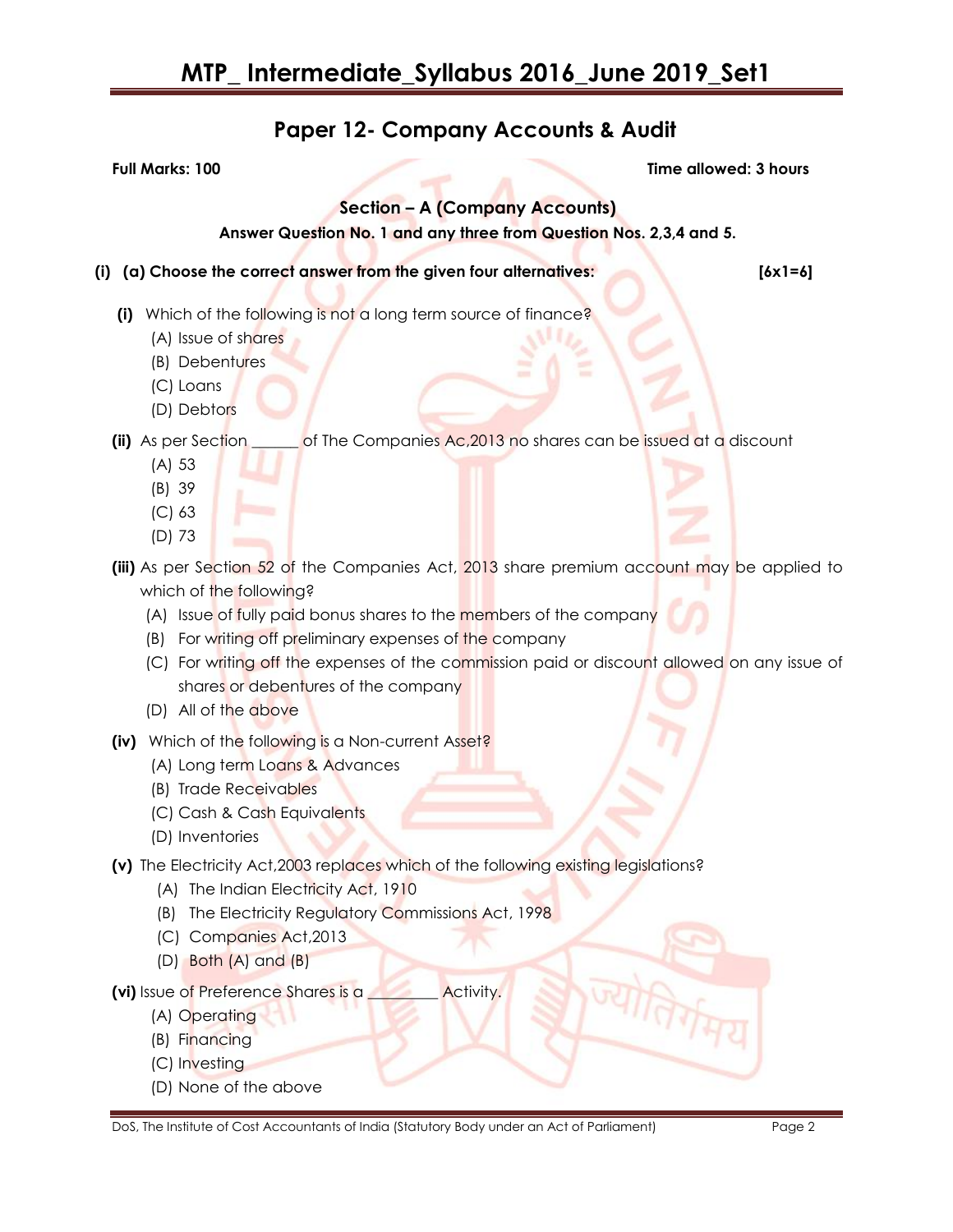## **MTP\_ Intermediate\_Syllabus 2016\_June 2019\_Set1**

#### **(b) Match the following: [4×1=4]**

|    | Column 'A'                |    | Column 'B'                                    |
|----|---------------------------|----|-----------------------------------------------|
|    | <b>Marked Application</b> | А. | Issue of Application form for Securities      |
| 2. | Section 68                | В. | <b>Sweat Equity Shares</b>                    |
| 3. | Section 54                | C. | Purchase of Own Securities by a Company       |
| 4. | Section 33                | D. | Those applications which bear the stamp of an |
|    |                           |    | underwriter                                   |

#### **(c) State whether the following statements are True (or) False. [4×1=4]**

- **(i)** Escrow account means an account in which money is held until consideration for buyback of shares is paid to the shareholders.
- **(ii)** Liability of the members of a company is limited to the extent of the face value of shares held by them.
- (iii) Statutory books are those which a limited company is under statutory obligation to maintain at its registered office.
- **(iv)** Preference Shares carries a fixed rate of interest.

### Answer any three questions out of the following four questions [3×12=36]

**2.** (a) A Ltd. with a Capital of  $\bar{\tau}$  10 Lakhs divided into Equity Shares of  $\bar{\tau}$  10 each places its entire issue on the market and the whole issue has been underwritten as follows

| Name of Underwriter |        |        | ⌒      | M     |       | SА    |
|---------------------|--------|--------|--------|-------|-------|-------|
| Number of Shares    | 30,000 | 35,000 | 10,000 | 5,000 | 2,000 | 8,000 |

All marked forms are to go in relief of the liabilities of the underwriter whose name they bear. The share underwritten "Firm" are also to be set off against the liabilities of the underwriters. The application received in Marked Forms is as follows:

| Name of Underwriter |        |        |       | M                 |      | مر    |
|---------------------|--------|--------|-------|-------------------|------|-------|
| Number of Shares    | 25,000 | 23,500 | 5,500 | .000 <sub>1</sub> | ,000 | 2,000 |

Applications for 20,000 Equity Shares are received on Unmarked Forms. In addition, there is a Firm Underwriting by the Underwriters as under

| Name of Underwriter |     |      |       | M     |      | 5P    |
|---------------------|-----|------|-------|-------|------|-------|
| Number of Shares    | 500 | ,500 | 7,000 | 3,000 | ,000 | 4,000 |

Calculate the liability of the individual underwriters. **[8]**

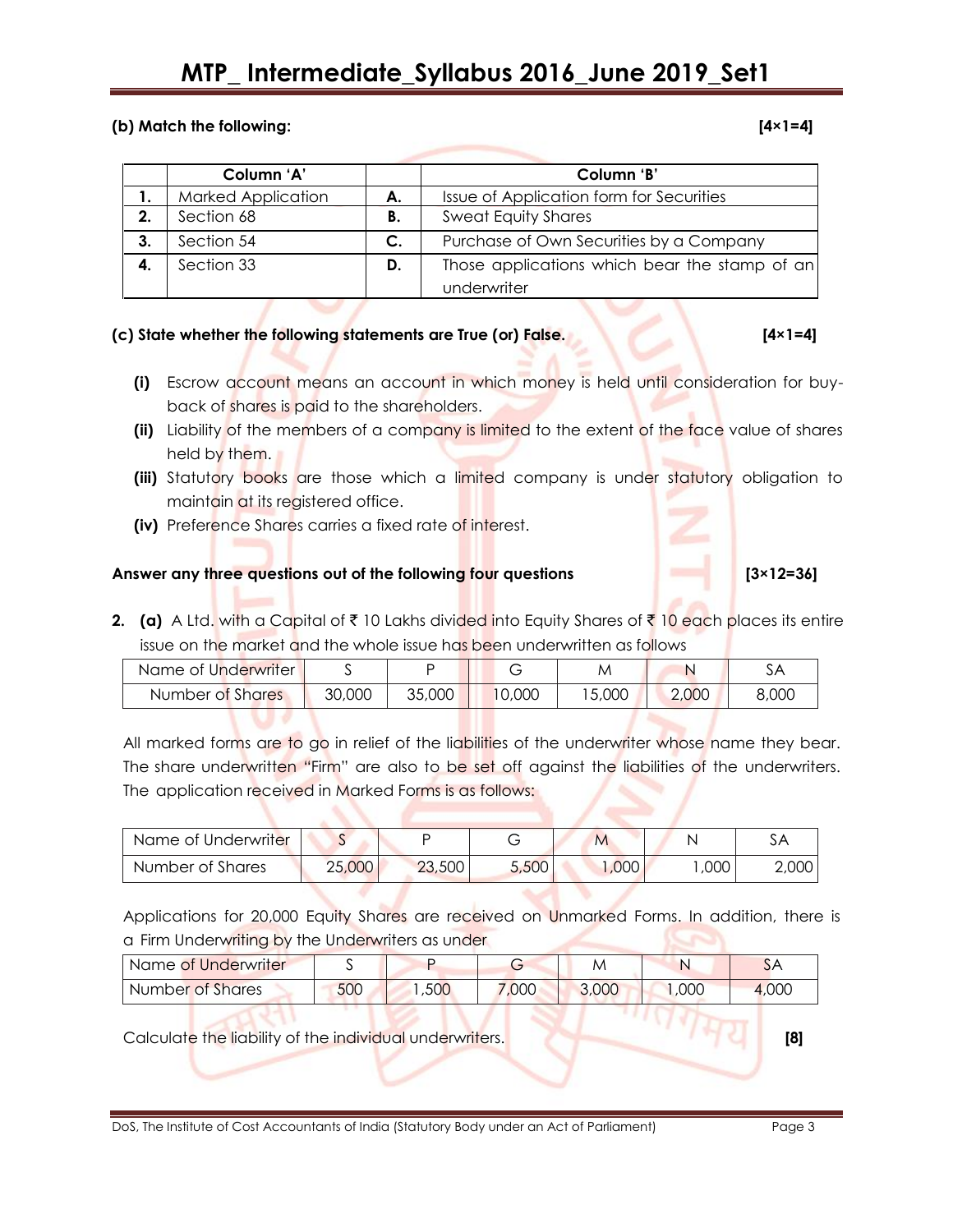**(b)** You are given the following information in respect of a Manufacturer Lessor.

Explain how it will be treated as per AS -19?

- **(i)** Fair Value of the asset at the inception of lease =  $\bar{x}$ 11,20,000,
- **(ii)** Present Value of MLP accruing to the Lessor, discounted at a commercial rate of interest  $=$  ₹10,00,000,
- **(iii)** Cost of Leased Asset at the commencement of the least a  $\bar{\tau}8,32,000$ ,
- **(iv)** Present Value of URV =  $\overline{524,000}$ ,
- **(v)** Initial Direct Costs (Sales Commission) =  $\overline{\tau}$ 36,000,
- **(vi)** Gross Investment in the Lease =  $\bar{\tau}$ 11,92,000,
- **(vii)** Lease Term = 36 months. **[8]**
- **3.** (a) The Revenue Account of a life insurance company shows the life assurance fund on 31st March, 2017 at ₹47,00,000 before taking into account the following items:
	- **(i)** Claims covered under re-insurance ₹7,000.
	- **(ii)** Bonus utilized in reduction of life insurance premium ₹2,000.
	- **(iii)** Interest accrued on securities ₹5,500.
	- **(iv)** Outstanding premium ₹3,000.
	- **(v)** Claims intimated but not admitted  $\bar{\mathbf{z}}$ 22,000.

What is the life assurance fund after taking into account the above omissions? **[5]**

**(b)** On 31st March, 2016 Hi-Fi Bank Ltd. had a balance of ₹72 crores in Rebate on Bill Discounted Account. During the year ended 31st March, 2017, ABC Bank Ltd. discounted bills of exchange of  $\text{\textdegree{3}}32,000$  crores charging interest at 18% p.a., the average period of discount being for 73 days. Of these, bills of exchange of  $\bar{x}4,800$  crores were due for realization from the acceptor/customers after 31st March, 2017, the average period outstanding after 31st March, 2017 being 36.5 days.

Hi-Fi Bank Ltd. asks you to pass journal entries and show the ledger accounts pertaining to:

- **(i)** Discounting of Bills of Exchange; and
- **(ii)** Rebate on bill Discounted. **[7]**

**4.** ABC Ltd. provides the following Trial Balance as on 31st March 2017:

| Particulars                                                |           | Dr. Balances   Cr. Balances |
|------------------------------------------------------------|-----------|-----------------------------|
|                                                            | (₹)       | (₹)                         |
| Equity Share Capital: 350000 shares of ₹10 each fully paid |           | 35,00,000                   |
| 10% Debentures                                             |           | 3,00,000                    |
| Motor Van                                                  | 4,00,000  |                             |
| Machinery                                                  | 20,00,000 |                             |
| Land and Building                                          | 12,00,000 |                             |
| 12% Long Term Govt. Securities                             | 2,00,000  |                             |
| Sales                                                      |           | 60,00,000                   |
| Sales Return                                               | 3,00,000  |                             |

DoS, The Institute of Cost Accountants of India (Statutory Body under an Act of Parliament) Page 4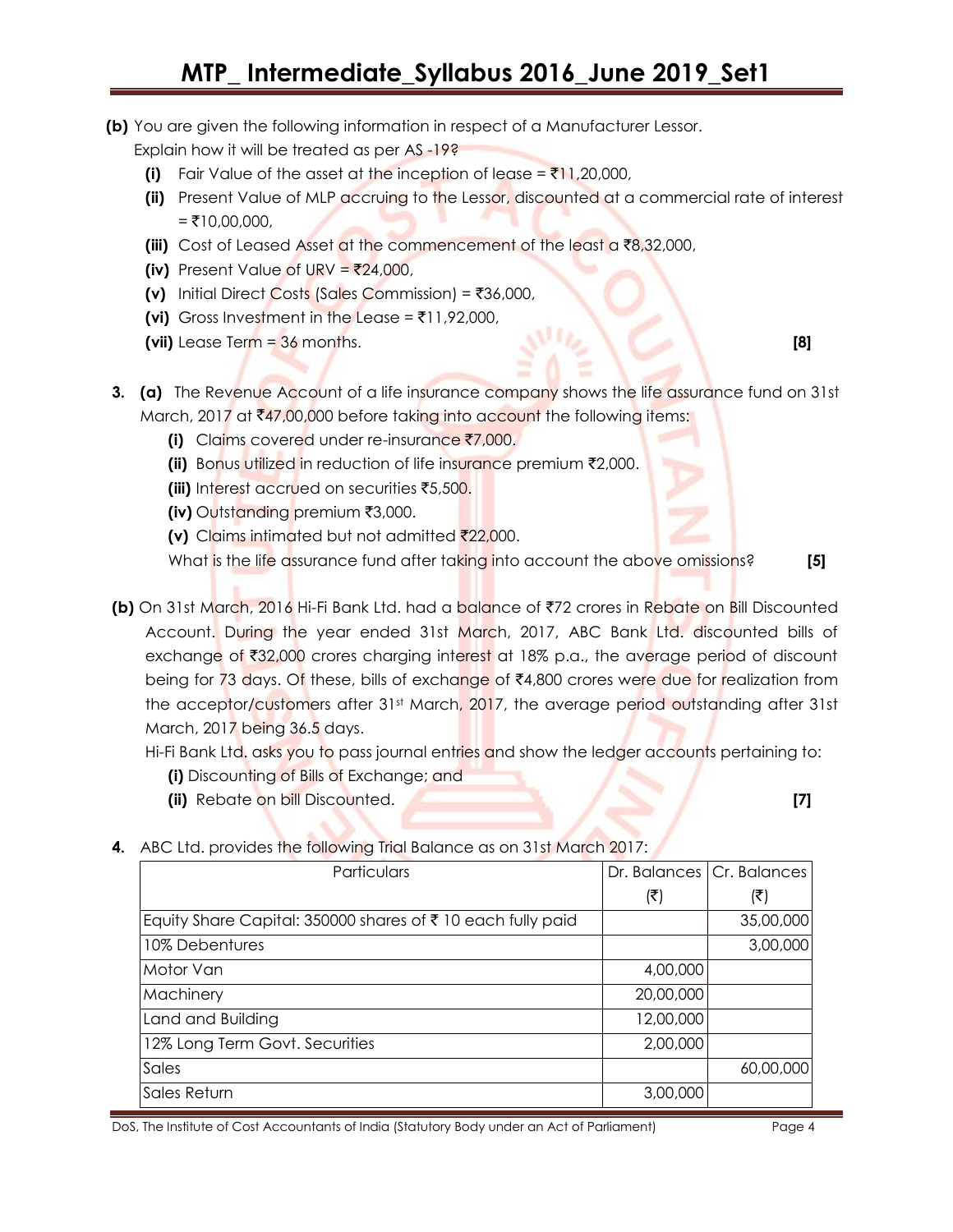## **MTP\_ Intermediate\_Syllabus 2016\_June 2019\_Set1**

| Interest on Debenture                   | 22,500      |             |
|-----------------------------------------|-------------|-------------|
| Purchase                                | 36,00,000   |             |
| Purchase Returns                        |             | 4,00,000    |
| <b>Opening Stock</b>                    | 3,00,000    |             |
| Discount                                | 7,500       |             |
| Carriage Outward                        | 1,50,000    |             |
| <b>Rent and Rates</b>                   | 50,000      |             |
| Income from Govt. Securities            |             | 24,000      |
| Trade Receivables                       | 10,00,000   |             |
| Trade Payables                          |             | 3,00,000    |
| Advertisement                           | 1,50,000    |             |
| <b>Bad Debt</b>                         | 20,000      |             |
| Salaries                                | 6,72,000    |             |
| Misc. Expenditure                       | 30,000      |             |
| Contribution to P.F. and Gratuity Funds | 2,00,000    |             |
| Cash at Bank and in hand                | 2,22,000    |             |
| Total                                   | 1,05,24,000 | 1,04,24,000 |

Additional Information:

- (i) Closing Stock as on 31st March 2017 was  $\bar{\tau}$  3,50,000.
- (ii) Depreciation Rates: Motor Vehicle 10%, Machinery 20% and Land & Building 5%.
- (iii) Misc. expenditure includes  $\bar{\tau}$  20,000 as audit fees.
- (iv) Interest on debenture is payable quarterly and the last quarter's interest is yet to be paid.
- (v) Trade receivables include a sum of  $\bar{\tau}$  25,000 due from Mr. X who has become insolvent and only 25 paisa in a rupee is expected to be recoverable from him.
- (vi) Create a provision for doubtful debt @ 2% on trade receivables.
- (vii) Provide for income tax  $\bar{\tau}$  1,50,000.

Prepare a Statement of Profit and Loss for the year ended on 31st March 2017 and a Balance Sheet as on that date. **[12]**

#### **5. Write short note (any three): [3×4=12]**

- **(a)** Money received against Share Warrants;
- **(b)** Reasons for preparation of Cash Flow Statement;
- **(c)** Central Electricity Regulatory Commission (CERC);
- **(d)** Disclosure under AS -11.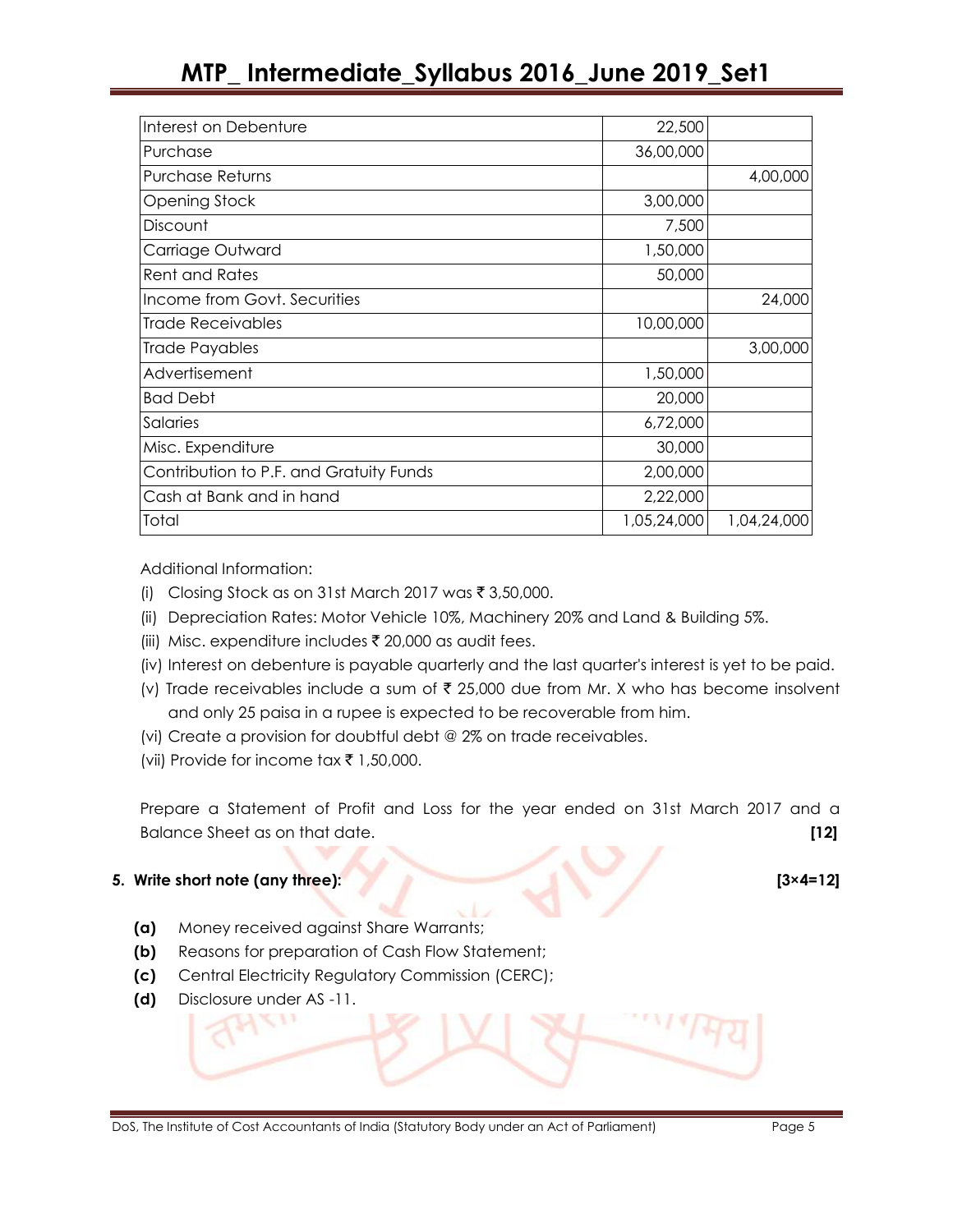### **Section – B (Auditing)**

#### **Answer Question No. 6 and any three from Question Nos. 7,8,9 and 10.**

**6. (a) Choose the correct answer from the given four alternatives: [6x1=6]**

- **(i)** Audit is a fact-finding process that compares actual results with\_\_\_\_\_\_\_\_\_\_\_.
	- (A) Specified standards and plans
	- (B) Expected results
	- (C) Premature results
	- (D) Preliminary results
- **(ii)** \_\_\_\_\_\_\_ \_\_\_\_\_\_\_\_ is a continuous critical review of financial and operating activities by a staff member of the auditor.
	- (A) Internal Check
	- (B) Internal Control
	- (C) Internal Audit
	- (D) None of the above
- **(iii)** Preventive Controls is a type of \_\_\_\_\_\_
	- (A) Internal Control
	- (B) Detective Control
	- (C) Verification
	- (D) None of the above

**(iv)** Which of the following is/are technique of Verification?

- (A) Inspection
- (B) Observation
- (C) Confirmation
- (D) All of the above
- **(v)** The purpose of Internal audit is to detect the error in the;
	- (A) Accounting records
	- (B) Employees records
	- (C) Bank records
	- (D) None of the above

**(vi)** Form CRA -\_\_\_\_\_\_\_\_\_ is related to Cost Audit Report.

- $(A)$  1
- (B) 2 (C) 3
- (D) 4